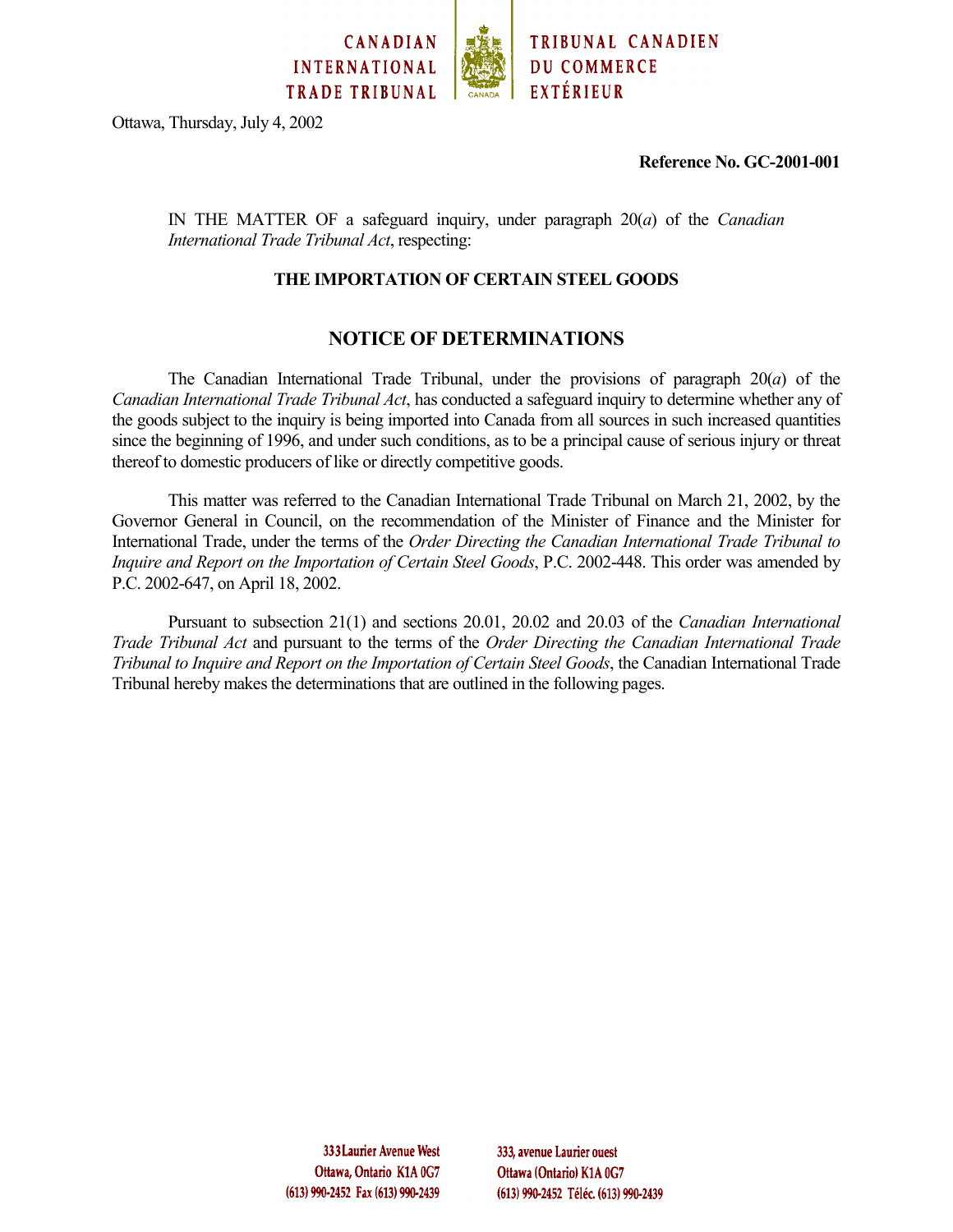#### **Flat-rolled Carbon and Alloy Steel Discrete Plate**

- 1. From All Sources
	- a) Flat-rolled carbon and alloy steel discrete plate is being imported into Canada from all sources in such increased quantities since the beginning of 1996, and under such conditions, as to be a principal cause of serious injury to domestic producers of like or directly competitive goods.
- 2. From the United States
	- a) The quantity of flat-rolled carbon and alloy steel discrete plate imported from the United States accounts for a substantial share of total imports of goods of the same kind.
	- b) Flat-rolled carbon and alloy steel discrete plate imported from the United States alone contributes importantly to the serious injury.
- 3. From Mexico
	- a) The quantity of flat-rolled carbon and alloy steel discrete plate imported from Mexico does not account for a substantial share of total imports of goods of the same kind.
	- b) Flat-rolled carbon and alloy steel discrete plate imported from Mexico alone does not contribute importantly to the serious injury.
- 4. From Israel or Another Beneficiary of the *Canada-Israel Free Trade Agreement*
	- a) The quantity of flat-rolled carbon and alloy steel discrete plate imported from Israel or another beneficiary of the *Canada-Israel Free Trade Agreement* does not account for a substantial share of total imports of goods of the same kind.
	- b) Flat-rolled carbon and alloy steel discrete plate imported from Israel or another beneficiary of the *Canada-Israel Free Trade Agreement* does not contribute importantly to the serious injury.
- 5. From Chile
	- a) The quantity of flat-rolled carbon and alloy steel discrete plate imported from Chile does not account for a substantial share of total imports of goods of the same kind.
	- b) Flat-rolled carbon and alloy steel discrete plate imported from Chile does not contribute importantly to the serious injury.
- 6. From All Sources not Covered by Determinations 3, 4 and 5
	- a) Flat-rolled carbon and alloy steel discrete plate is imported from all sources not covered by determinations 3, 4 and 5, in such increased quantities and under such conditions as to be a principal cause of serious injury to domestic producers of like or directly competitive goods.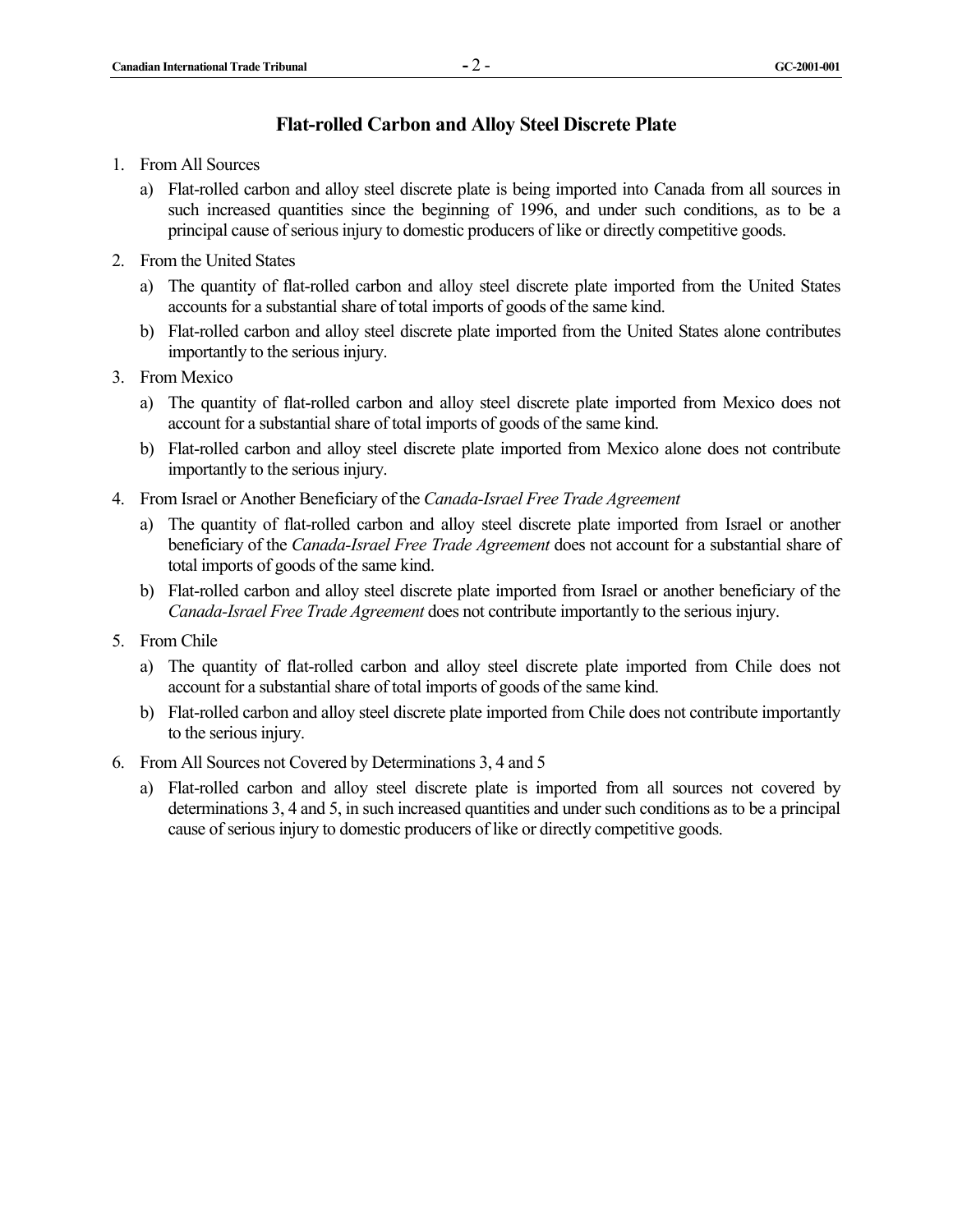# **Flat-rolled Carbon and Alloy Steel Hot-rolled Sheet and Coil**

- 1. From All Sources
	- a) Flat-rolled carbon and alloy steel hot-rolled sheet and coil is not being imported into Canada from all sources in such increased quantities since the beginning of 1996, and under such conditions, as to be a principal cause of serious injury or threat thereof to domestic producers of like or directly competitive goods.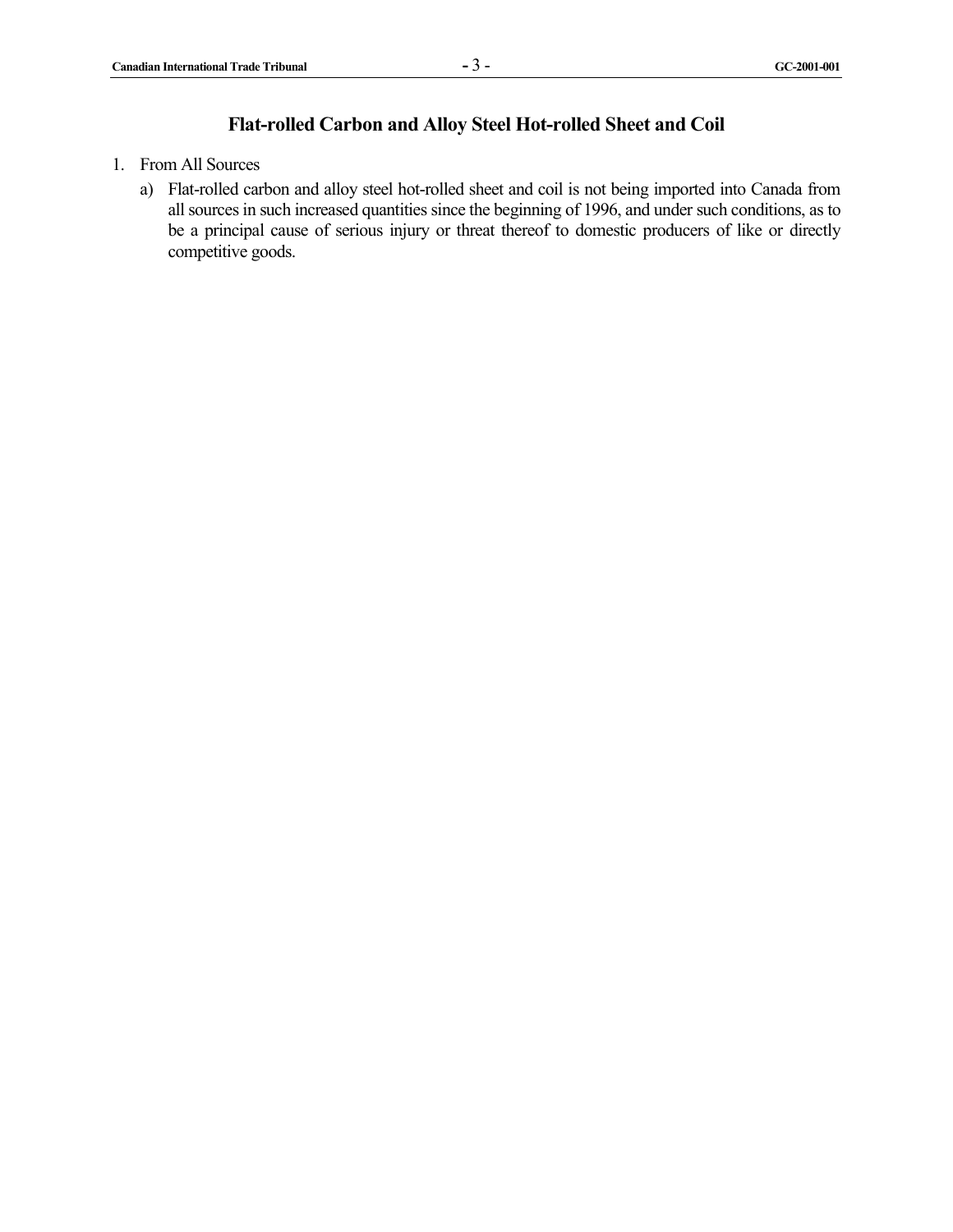# **Flat-rolled Carbon and Alloy Steel Cold-rolled Sheet and Coil**

- 1. From All Sources
	- a) Flat-rolled carbon and alloy steel cold-rolled sheet and coil is being imported into Canada from all sources in such increased quantities since the beginning of 1996, and under such conditions, as to be a principal cause of serious injury to domestic producers of like or directly competitive goods.
- 2. From the United States
	- a) The quantity of flat-rolled carbon and alloy steel cold-rolled sheet and coil imported from the United States accounts for a substantial share of total imports of goods of the same kind.
	- b) Flat-rolled carbon and alloy steel cold-rolled sheet and coil imported from the United States alone contributes importantly to the serious injury.
- 3. From Mexico
	- a) The quantity of flat-rolled carbon and alloy steel cold-rolled sheet and coil imported from Mexico does not account for a substantial share of total imports of goods of the same kind.
	- b) Flat-rolled carbon and alloy steel cold-rolled sheet and coil imported from Mexico alone does not contribute importantly to the serious injury.
- 4. From Israel or Another Beneficiary of the *Canada-Israel Free Trade Agreement*
	- a) The quantity of flat-rolled carbon and alloy steel cold-rolled sheet and coil imported from Israel or another beneficiary of the *Canada-Israel Free Trade Agreement* does not account for a substantial share of total imports of goods of the same kind.
	- b) Flat-rolled carbon and alloy steel cold-rolled sheet and coil imported from Israel or another beneficiary of the *Canada-Israel Free Trade Agreement* does not contribute importantly to the serious injury.
- 5. From Chile
	- a) The quantity of flat-rolled carbon and alloy steel cold-rolled sheet and coil imported from Chile does not account for a substantial share of total imports of goods of the same kind.
	- b) Flat-rolled carbon and alloy steel cold-rolled sheet and coil imported from Chile does not contribute importantly to the serious injury.
- 6. From All Sources not Covered by Determinations 3, 4 and 5
	- a) Flat-rolled carbon and alloy steel cold-rolled sheet and coil is imported from all sources not covered by determinations 3, 4 and 5, in such increased quantities and under such conditions as to be a principal cause of serious injury to domestic producers of like or directly competitive goods.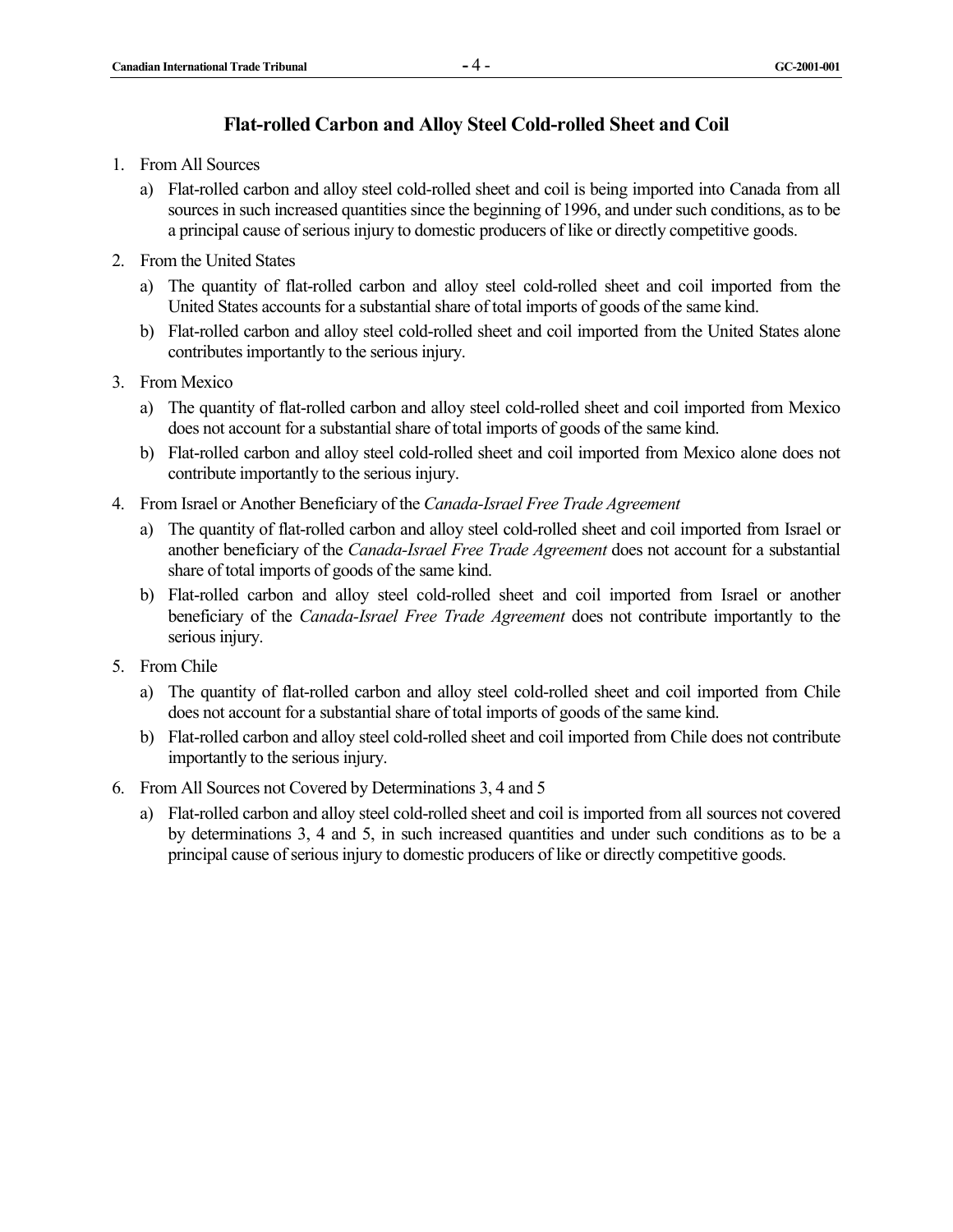# **Flat-rolled Carbon and Alloy Steel Corrosion-resistant Sheet and Coil**

- 1. From All Sources
	- a) Flat-rolled carbon and alloy steel corrosion-resistant sheet and coil is not being imported into Canada from all sources in such increased quantities since the beginning of 1996, and under such conditions, as to be a principal cause of serious injury or threat thereof to domestic producers of like or directly competitive goods.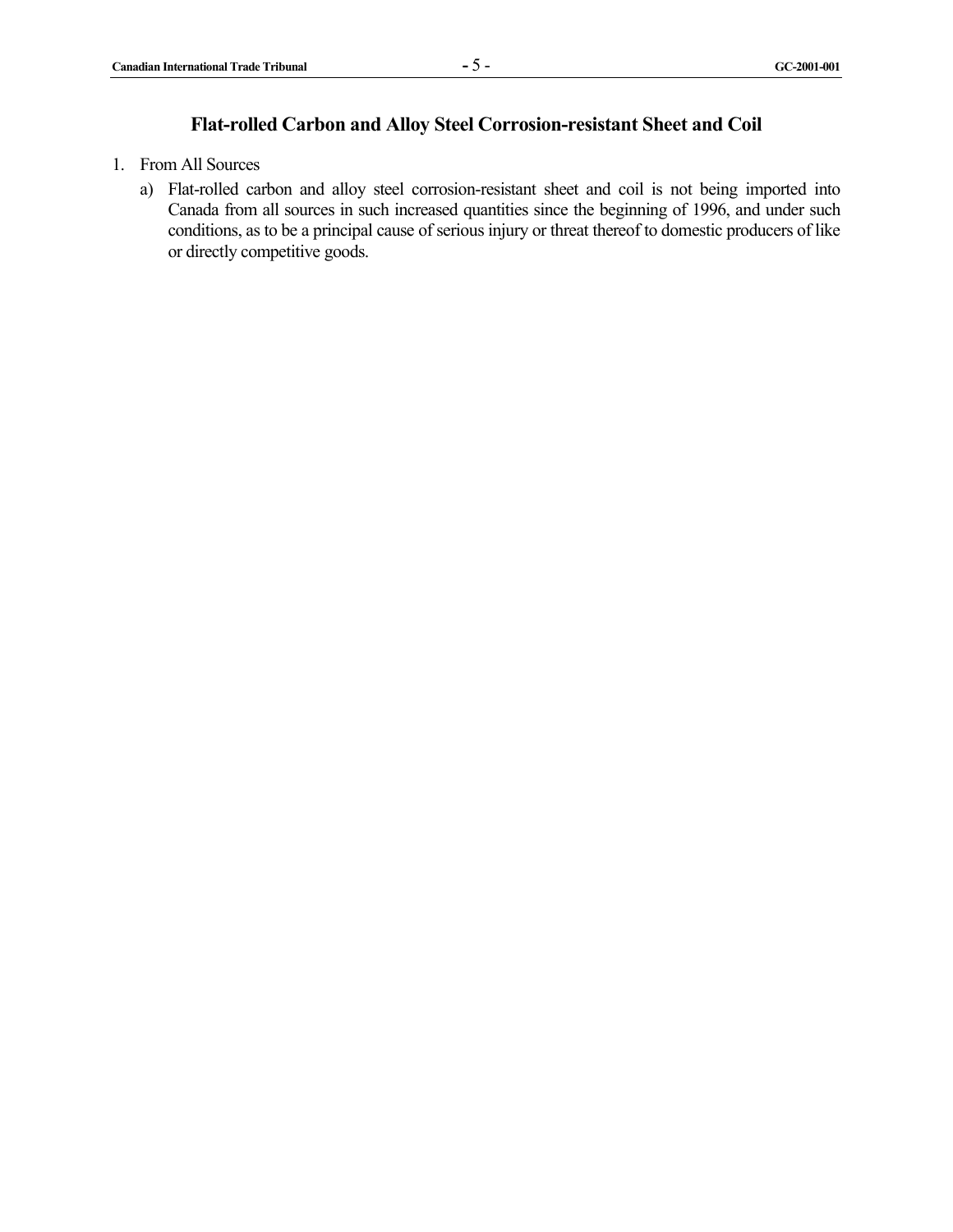# **Carbon and Alloy Hot-rolled Steel Bars**

- 1. From All Sources
	- a) Carbon and alloy hot-rolled steel bars are not being imported into Canada from all sources in such increased quantities since the beginning of 1996, and under such conditions, as to be a principal cause of serious injury or threat thereof to domestic producers of like or directly competitive goods.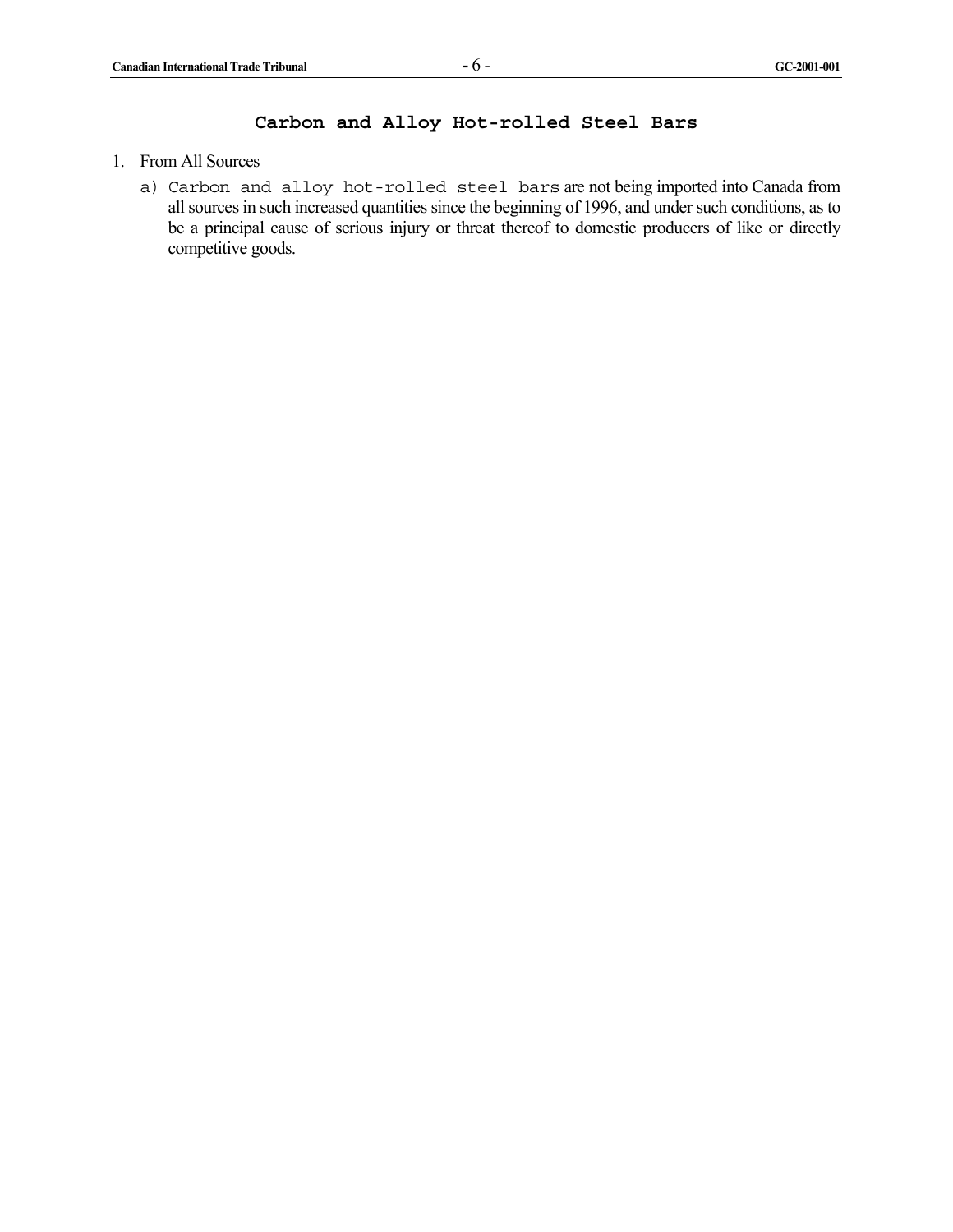#### **Carbon and Alloy Steel Angles, Shapes and Sections**

- 1. From All Sources
	- a) Carbon and alloy steel angles, shapes and sections are being imported into Canada from all sources in such increased quantities since the beginning of 1996, and under such conditions, as to be a principal cause of serious injury to domestic producers of like or directly competitive goods.
- 2. From the United States
	- a) The quantity of carbon and alloy steel angles, shapes and sections imported from the United States accounts for a substantial share of total imports of goods of the same kind.
	- b) Carbon and alloy steel angles, shapes and sections imported from the United States alone contribute importantly to the serious injury.
- 3. From Mexico
	- a) The quantity of carbon and alloy steel angles, shapes and sections imported from Mexico does not account for a substantial share of total imports of goods of the same kind.
	- b) Carbon and alloy steel angles, shapes and sections imported from Mexico alone do not contribute importantly to the serious injury.
- 4. From Israel or Another Beneficiary of the *Canada-Israel Free Trade Agreement*
	- a) The quantity of carbon and alloy steel angles, shapes and sections imported from Israel or another beneficiary of the *Canada-Israel Free Trade Agreement* does not account for a substantial share of total imports of goods of the same kind.
	- b) Carbon and alloy steel angles, shapes and sections imported from Israel or another beneficiary of the *Canada-Israel Free Trade Agreement* do not contribute importantly to the serious injury.
- 5. From Chile
	- a) The quantity of carbon and alloy steel angles, shapes and sections imported from Chile does not account for a substantial share of total imports of goods of the same kind.
	- b) Carbon and alloy steel angles, shapes and sections imported from Chile do not contribute importantly to the serious injury.
- 6. From All Sources not Covered by Determinations 3, 4 and 5
	- a) Carbon and alloy steel angles, shapes and sections are imported from all sources not covered by determinations 3, 4 and 5, in such increased quantities and under such conditions as to be a principal cause of serious injury to domestic producers of like or directly competitive goods.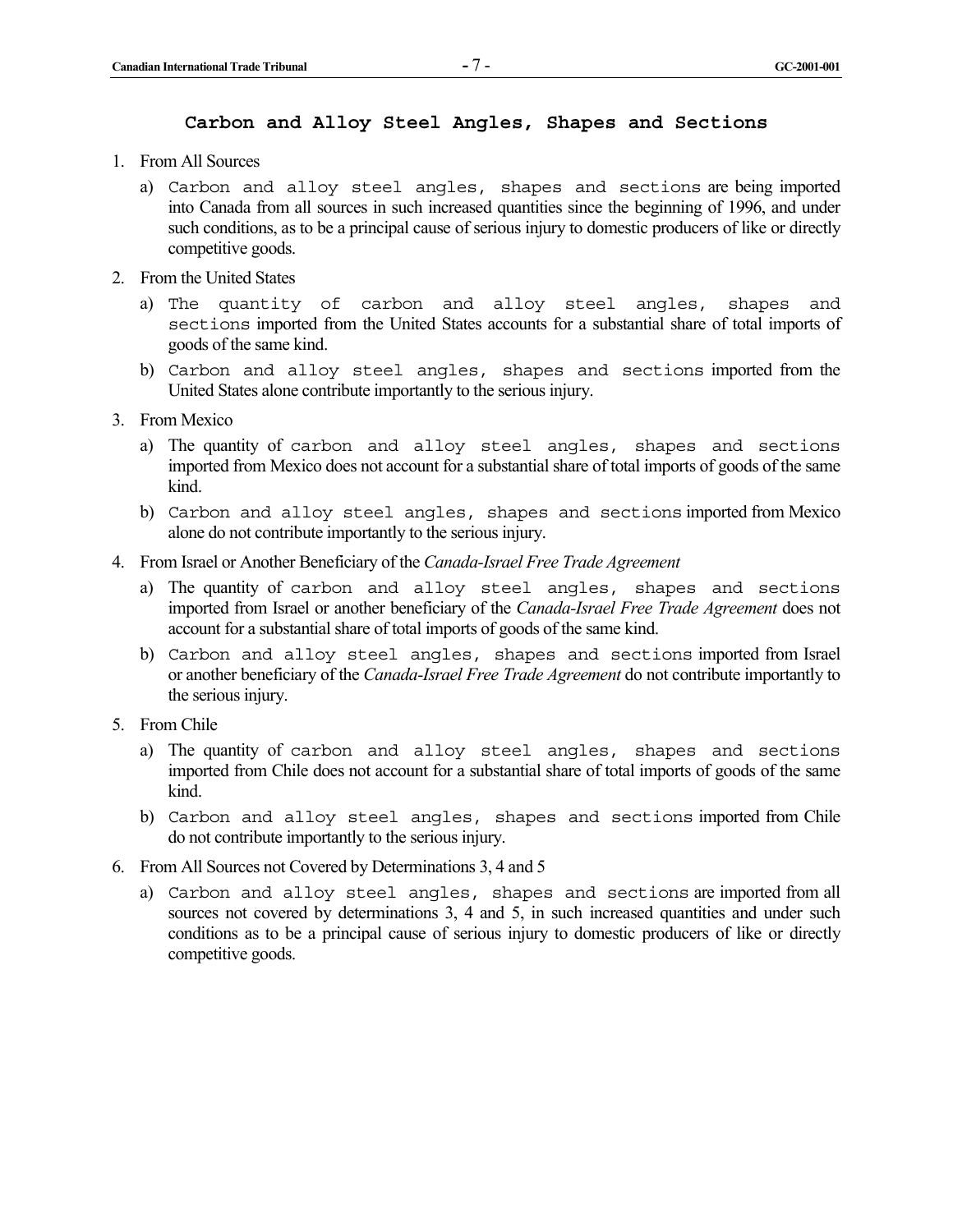# **Carbon and Alloy Steel Cold-drawn and Finished Bars and Rods**

- 1. From All Sources
	- a) Carbon and alloy steel cold-drawn and finished bars and rods are not being imported into Canada from all sources in such increased quantities since the beginning of 1996, and under such conditions, as to be a principal cause of serious injury or threat thereof to domestic producers of like or directly competitive goods.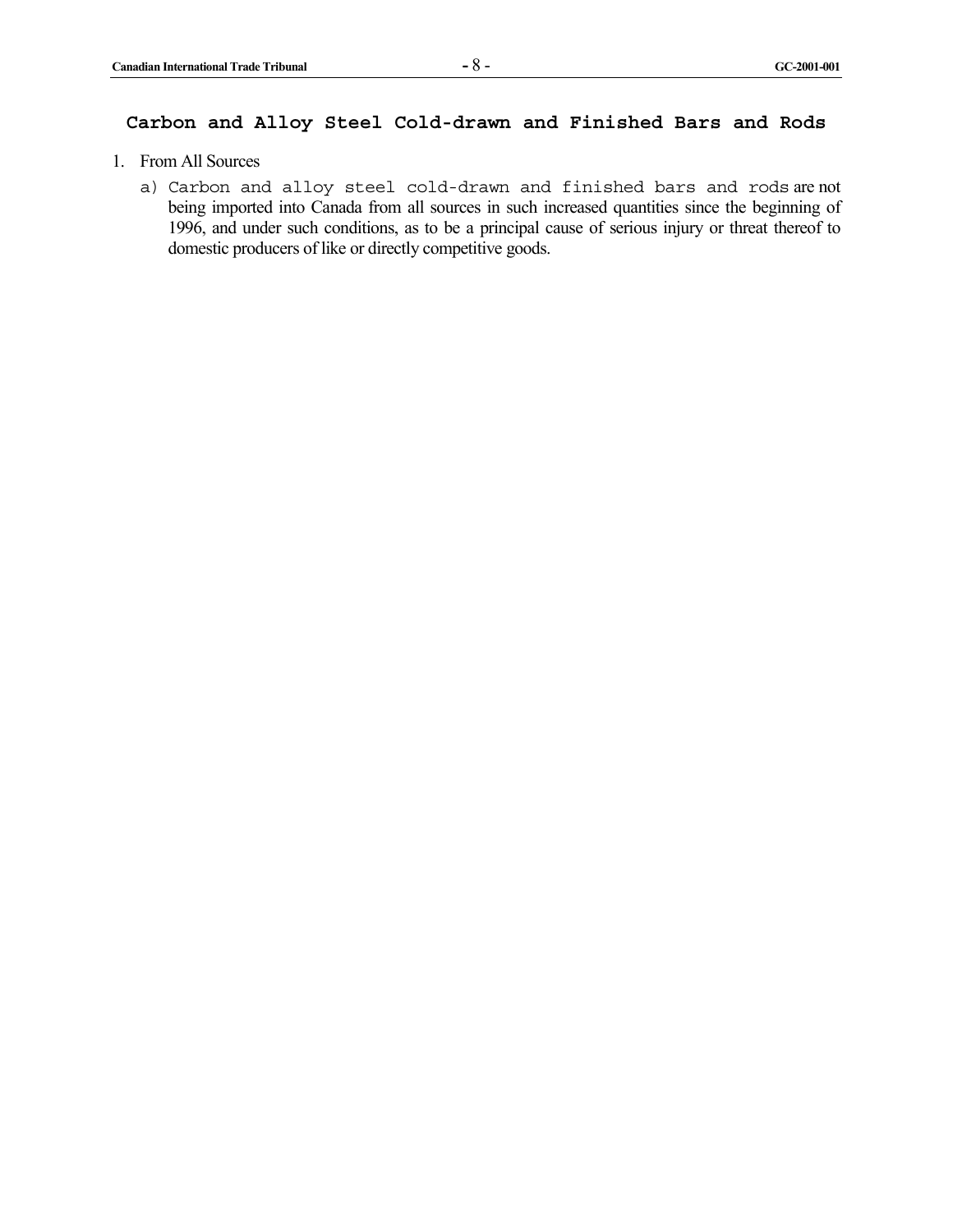#### **Carbon and Alloy Steel Concrete Reinforcing Bars**

- 1. From All Sources
	- a) Carbon and alloy steel concrete reinforcing bars are being imported into Canada from all sources in such increased quantities since the beginning of 1996, and under such conditions, as to be a principal cause of serious injury to domestic producers of like or directly competitive goods.
- 2. From the United States
	- a) The quantity of carbon and alloy steel concrete reinforcing bars imported from the United States accounts for a substantial share of total imports of goods of the same kind.
	- b) Carbon and alloy steel concrete reinforcing bars imported from the United States alone do not contribute importantly to the serious injury.
- 3. From Mexico
	- a) The quantity of carbon and alloy steel concrete reinforcing bars imported from Mexico does not account for a substantial share of total imports of goods of the same kind.
	- b) Carbon and alloy steel concrete reinforcing bars imported from Mexico alone do not contribute importantly to the serious injury.
- 4. From Israel or Another Beneficiary of the *Canada-Israel Free Trade Agreement*
	- a) The quantity of carbon and alloy steel concrete reinforcing bars imported from Israel or another beneficiary of the *Canada-Israel Free Trade Agreement* does not account for a substantial share of total imports of goods of the same kind.
	- b) Carbon and alloy steel concrete reinforcing bars imported from Israel or another beneficiary of the *Canada-Israel Free Trade Agreement* do not contribute importantly to the serious injury.
- 5. From Chile
	- a) The quantity of carbon and alloy steel concrete reinforcing bars imported from Chile does not account for a substantial share of total imports of goods of the same kind.
	- b) Carbon and alloy steel concrete reinforcing bars imported from Chile do not contribute importantly to the serious injury.
- 6. From All Sources not Covered by Determinations 2, 3, 4 and 5
	- a) Carbon and alloy steel concrete reinforcing bars are imported from all sources not covered by determinations 2, 3, 4 and 5, in such increased quantities since the beginning of 1996, and under such conditions, as to be a principal cause of serious injury to domestic producers of like or directly competitive goods.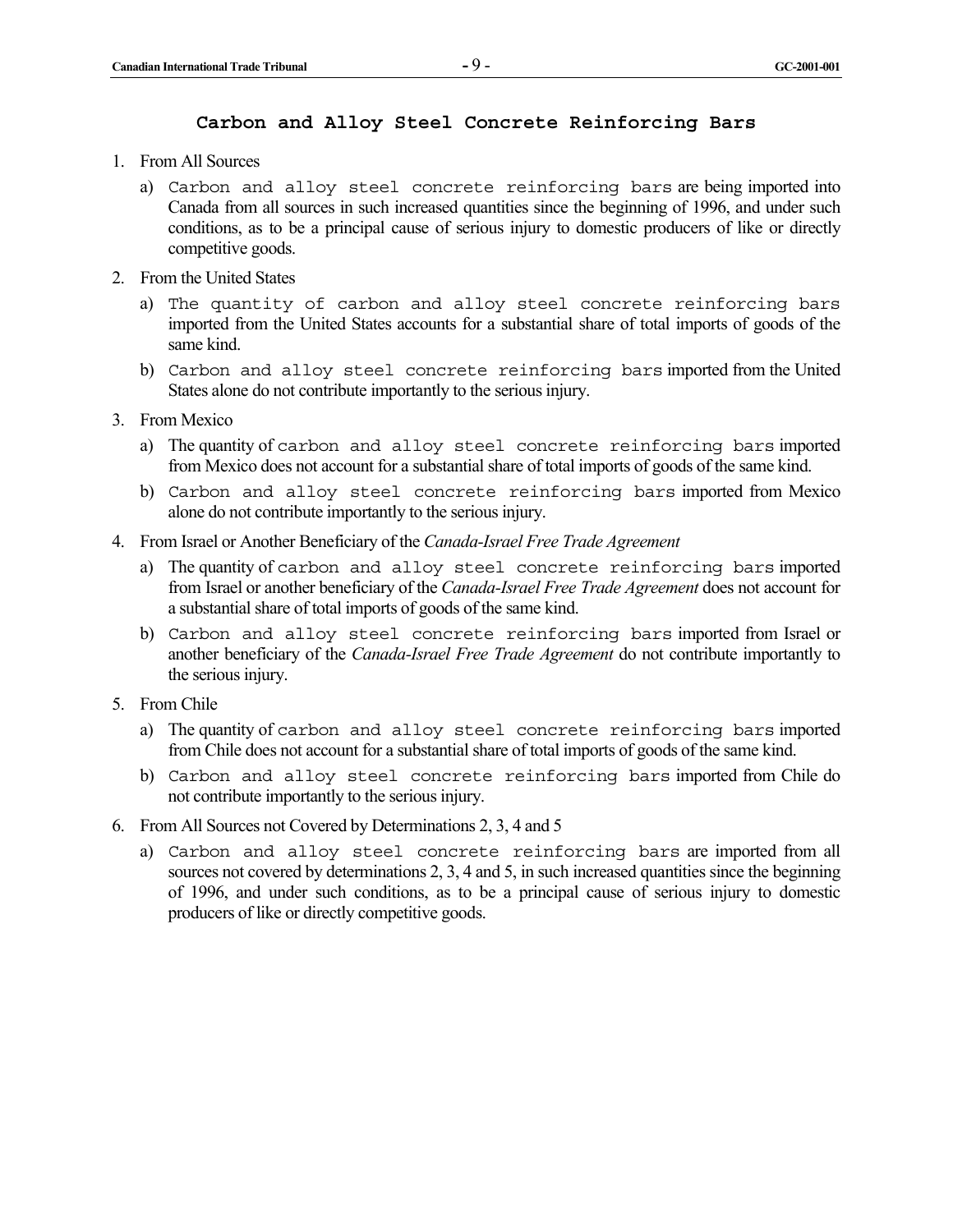#### **Welded and Seamless Carbon and Alloy Tubular Steel Standard Pipe to 16" O.D.**

- 1. From All Sources
	- a) Welded and seamless carbon and alloy tubular steel standard pipe to 16" O.D. is being imported into Canada from all sources in such increased quantities since the beginning of 1996, and under such conditions, as to be a principal cause of serious injury to domestic producers of like or directly competitive goods.
- 2. From the United States
	- a) The quantity of welded and seamless carbon and alloy tubular steel standard pipe to 16" O.D. imported from the United States accounts for a substantial share of total imports of goods of the same kind.
	- b) Welded and seamless carbon and alloy tubular steel standard pipe to 16" O.D. imported from the United States alone contributes importantly to the serious injury.
- 3. From Mexico
	- a) The quantity of welded and seamless carbon and alloy tubular steel standard pipe to 16" O.D. imported from Mexico does not account for a substantial share of total imports of goods of the same kind.
	- b) Welded and seamless carbon and alloy tubular steel standard pipe to 16" O.D. imported from Mexico alone does not contribute importantly to the serious injury.
- 4. From Israel or Another Beneficiary of the *Canada-Israel Free Trade Agreement*
	- a) The quantity of welded and seamless carbon and alloy tubular steel standard pipe to 16" O.D. imported from Israel or another beneficiary of the *Canada-Israel Free Trade Agreement* does not account for a substantial share of total imports of goods of the same kind.
	- b) Welded and seamless carbon and alloy tubular steel standard pipe to 16" O.D. imported from Israel or another beneficiary of the *Canada-Israel Free Trade Agreement* does not contribute importantly to the serious injury.
- 5. From Chile
	- a) The quantity of welded and seamless carbon and alloy tubular steel standard pipe to 16" O.D. imported from Chile does not account for a substantial share of total imports of goods of the same kind.
	- b) Welded and seamless carbon and alloy tubular steel standard pipe to 16" O.D. imported from Chile does not contribute importantly to the serious injury.
- 6. From All Sources not Covered by Determinations 3, 4 and 5
	- a) Welded and seamless carbon and alloy tubular steel standard pipe to 16" O.D. is imported from all sources not covered by determinations 3, 4 and 5, in such increased quantities and under such conditions as to be a principal cause of serious injury to domestic producers of like or directly competitive goods.